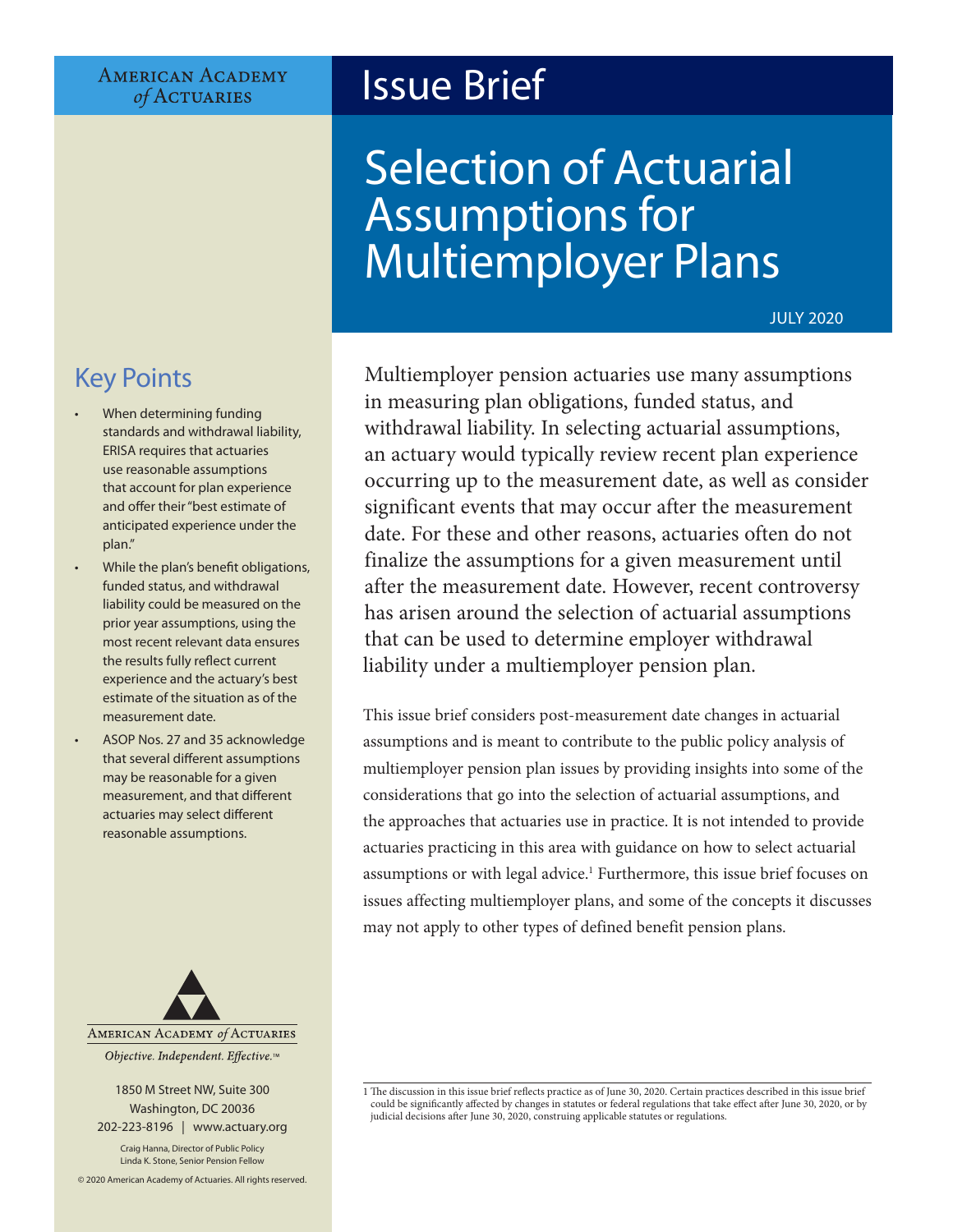This issue brief builds upon prior work of the American Academy of Actuaries concerning the selection of actuarial assumptions for pension obligations, both for multiemployer plans and in general. Please refer to these earlier issue briefs for more information:

- *[Determining Withdrawal Liability for Multiemployer Pension Plans: A Range of](https://www.actuary.org/sites/default/files/2020-04/Withdrawal_Liability.pdf)  [Approaches to Actuarial Assumptions,](https://www.actuary.org/sites/default/files/2020-04/Withdrawal_Liability.pdf)* April 2020. This issue brief discusses considerations and approaches used in the selection of interest rates for withdrawal liability.
- *[Assessing Pension Plan Health: More Than One Right Number Tells the Whole Story,](https://www.actuary.org/sites/default/files/files/publications/IB-RightNumber07.17.pdf)* July 2017. This issue brief discusses how more than one measurement may be needed to determine the financial health of a pension plan.
- *[Measuring Pension Obligations,](https://www.actuary.org/sites/default/files/files/IB_Measuring-Pension-Obligations_Nov-21-2013.pdf)* November 2013. This issue brief discusses how different discount rates are useful for their intended purpose, although the measurements may differ significantly.

### Background

Multiemployer defined benefit pension plans provide lifetime payments beginning at a participant's retirement. These benefits accrue over a participant's working career and, in an attempt to ensure the plan will accumulate sufficient resources to pay the promised benefits, federal law requires the prefunding of these benefits according to specific rules.

The Employee Retirement Income Security Act of 1974 ("ERISA") established minimum funding standards for private pension plans in the United States, including multiemployer pension plans. Under these funding standards, an Enrolled Actuary annually calculates and certifies the benefit liabilities, funded status, and statutory minimum required contribution of the plan.

The Multiemployer Pension Plan Amendments Act of 1980 ("MPPAA") amended ERISA to mandate the determination and assessment of withdrawal liability for employers that cease their participation in multiemployer plans. Withdrawal liability is the employer's share of the plan's unfunded vested benefit liability, if any.

**Members of the Multiemployer Plans Committee, which authored this issue brief, include Christian Benjaminson, MAAA, FSA, EA—***Chairperson***; Joseph Hicks Jr., MAAA, FCA, MSPA EA—***Vice Chairperson***; Mariah Becker, MAAA, ACA, EA; Susan Boyle, MAAA, FSA, FCA, EA; Paul Bullock, MAAA, ASA, FCA, EA; James Dexter, MAAA, FSA, FCA, EA; Jim Donofrio, MAAA, FSA, EA; Francis Gowen, MAAA, ASA, EA; Paul Graf, MAAA, ASA, FCA, EA; Eli Greenblum, MAAA, FSA, FCA, EA; Victor Harte, MAAA, EA; Mandy Notaristefano, MAAA, FSA, FCA, EA; David Pazamickas, MAAA, ASA, EA; Josh Shapiro, MAAA, FSA, FCA, EA; and Peter Sturdivan, MAAA, FSA, EA.**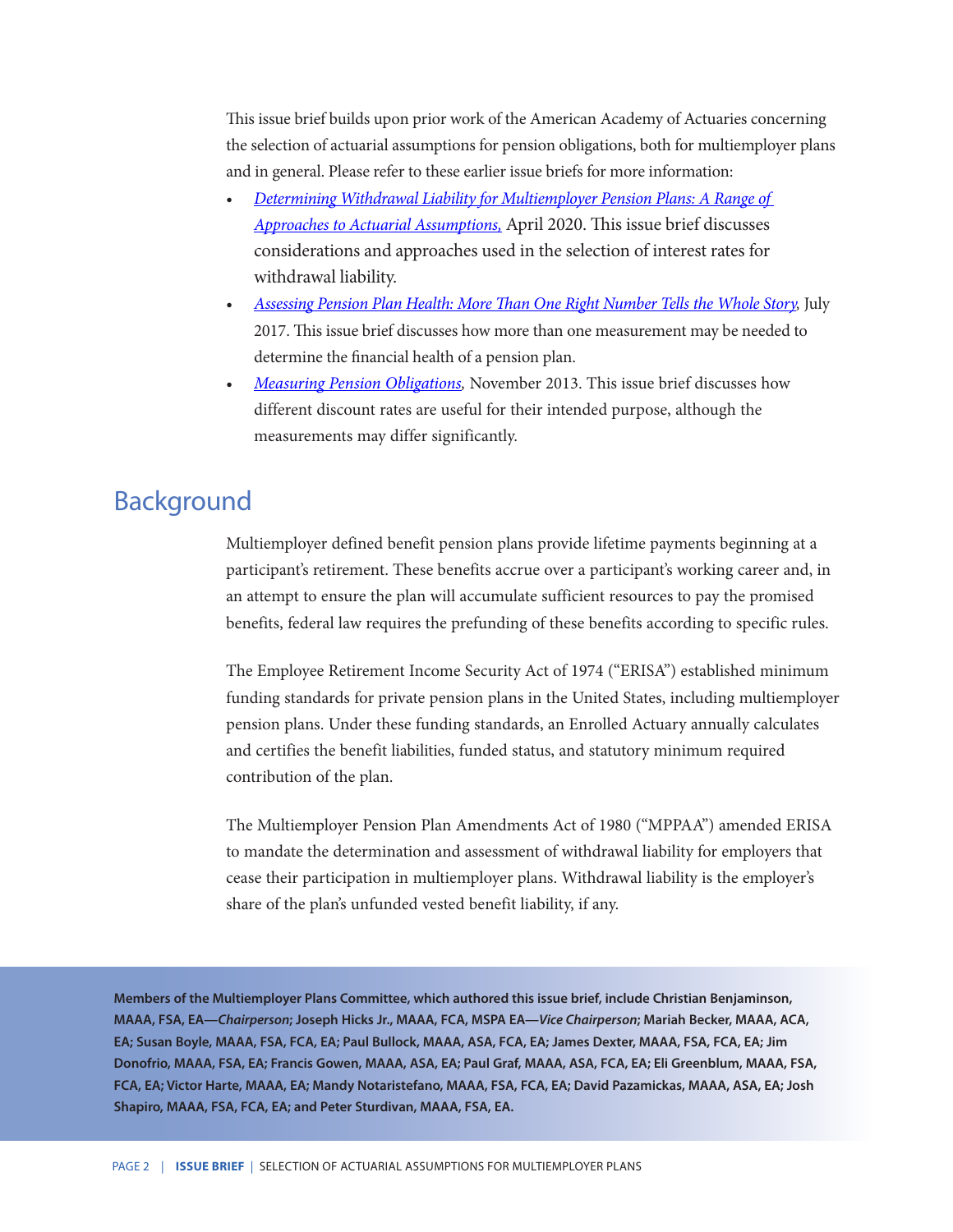When determining funding standards and withdrawal liability, ERISA requires that actuaries use reasonable assumptions that account for plan experience and offer their "best estimate of anticipated experience under the plan."2

## Key Liability Measurements and Actuarial Assumptions

Two key annual multiemployer liability measurements are those used for statutory minimum funding purposes and those used for employer withdrawal liability purposes. Actuaries sometimes use different assumptions for valuing these liabilities.<sup>3</sup> ERISA requires that the assumptions for both measurements are reasonable and represent the actuary's best estimate of anticipated experience under the plan.

There are two broad categories of actuarial assumptions used to measure obligations for multiemployer plans:

- **• Economic Assumptions,** which include inflation, investment returns, discount rates, compensation increases, cost-of-living adjustments, rate of payroll growth, growth of individual account balances, conversion factors for lump sums and variable benefits, and administrative expenses; and
- **• Demographic Assumptions,** which include rates of retirement, termination of employment, mortality (and mortality improvement), disability (and disability recovery), election of optional forms of benefits, and future service or benefit credits (often expressed as hours worked).

Certain assumptions, such as those for participant mortality and discount rates, typically have the greatest effect on the valuation of current plan obligations. Nonetheless, each assumption warrants specific analysis, and the actuary must exercise professional judgment in selecting it. The assumption-selection process is guided by the Actuarial Standards of Practice ("ASOPs") established by the Actuarial Standards Board ("ASB").

## Actuarial Standards of Practice ("ASOPS")

The ASOPs set forth the procedures an actuary should follow when performing actuarial services and identify what the actuary should disclose when communicating the results of those services. They neither prescribe every step in an actuarial assignment nor dictate a single approach or outcome. Rather, the ASOPs require the actuary to follow a process but to use professional judgment when selecting assumptions; the process includes analyzing plan experience and reaching a conclusion, while also recognizing that different actuaries can reasonably reach different conclusions even when faced with the same data and other

<sup>2 29</sup> U.S.C. §§ 1084(c)(3), 1393(a)(1). While Congress has authorized the Pension Benefit Guaranty Corporation to promulgate regulations governing actuarial assumptions and methods applicable to withdrawal liability, *id.* § 1393(a)(2), it has not done so. 3 See the April 2020 issue brief *[Determining Withdrawal Liability for Multiemployer Pension Plans: A Range of Approaches to Actuarial](https://www.actuary.org/sites/default/files/2020-04/Withdrawal_Liability.pdf)  [Assumptions](https://www.actuary.org/sites/default/files/2020-04/Withdrawal_Liability.pdf)*.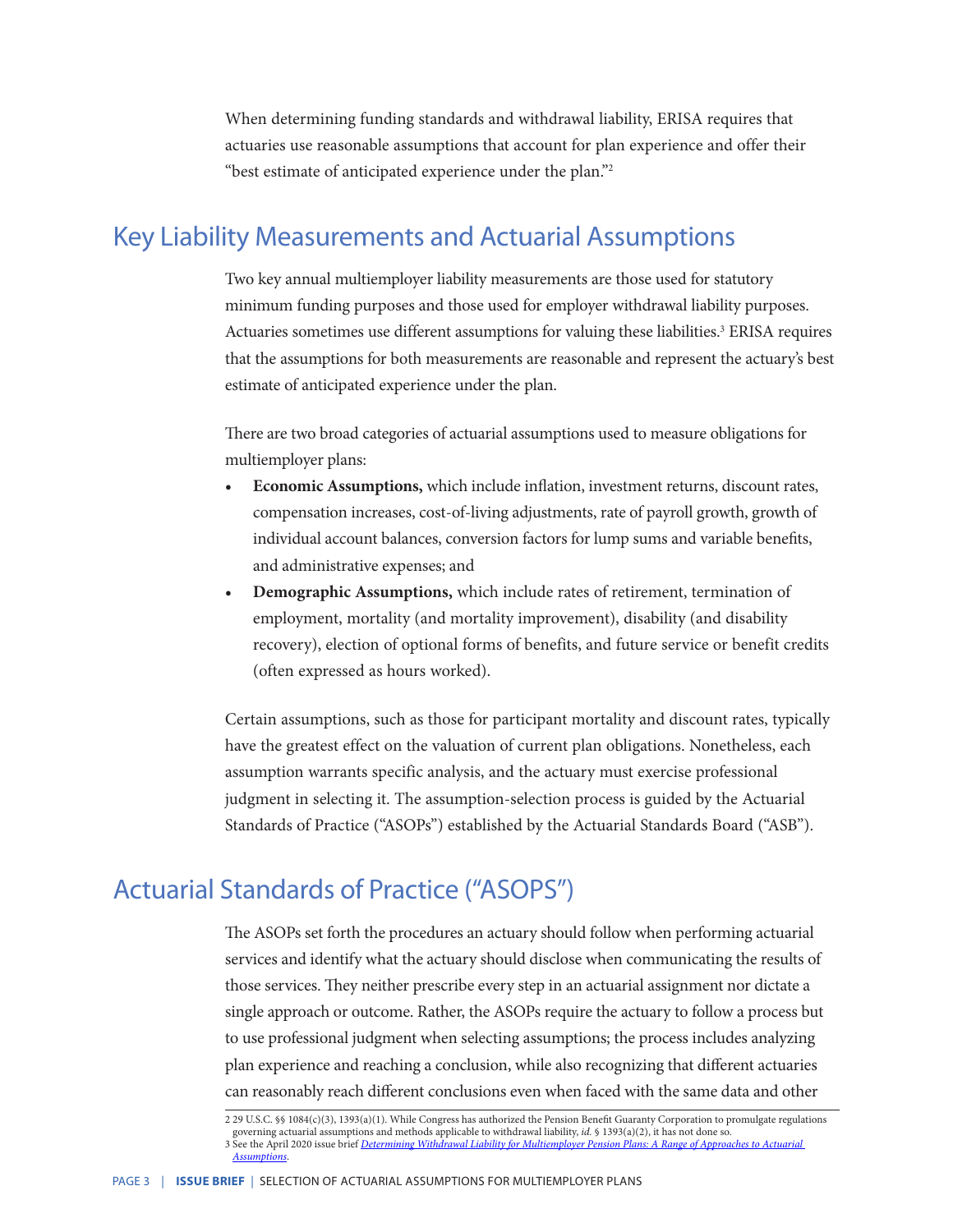inputs. The following ASOPs guide actuaries in selecting assumptions used in measuring pension obligations:

- ASOP No. 27, *Selection of Economic Assumptions for Measuring Pension Obligations*
- ASOP No. 35, *Selection of Demographic and Other Noneconomic Assumptions for Measuring Pension Obligations*

While these ASOPs vary somewhat in specific guidance, they both require that the actuary consider the purpose and type of the measurement and the materiality of the assumption to the measurement. Likewise, both require the actuary to evaluate the relevant economic/demographic data and recognize that the selection of actuarial assumptions is generally based on knowledge of the situation as of the measurement date of the pension obligation.

When evaluating the relevant data, the actuary usually reviews relevant recent and long-term historical data and considers the development of trends over time without giving undue weight to recent experience unless warranted by other factors. Further, the actuary generally considers the possibility that some historical data may no longer be appropriate for use in developing assumptions for future periods because of changes in the underlying environment.

In practice, the most recent relevant data that the actuary uses to perform this analysis is generally not available until after the measurement date. Accordingly, an actuary typically makes the final selection of actuarial assumptions after the measurement date but before preparation of the actuarial model used to perform the calculations, finalization of the obligation being valued, and issuance of an actuarial communication (referred to as a Statement of Actuarial Opinion). While the plan's benefit obligations, funded status, and withdrawal liability could be measured on the prior year assumptions, the advantage of using the most recent relevant data ensures the results fully reflect current experience and the actuary's best estimate of the situation as of the measurement date. This is especially important for withdrawal liability because that calculation effectively settles a withdrawing employer's obligation to the plan.

The actuary typically reviews the reasonableness of the assumptions every year to ensure they remain an appropriate estimate of anticipated future plan experience. Analysis of newly available data and experience may be an appropriate reason to make a decision after the measurement date to change actuarial assumptions. Another reason to update assumptions after the measurement date includes events occurring after the measurement date. These reasons are contemplated by the ASOPs.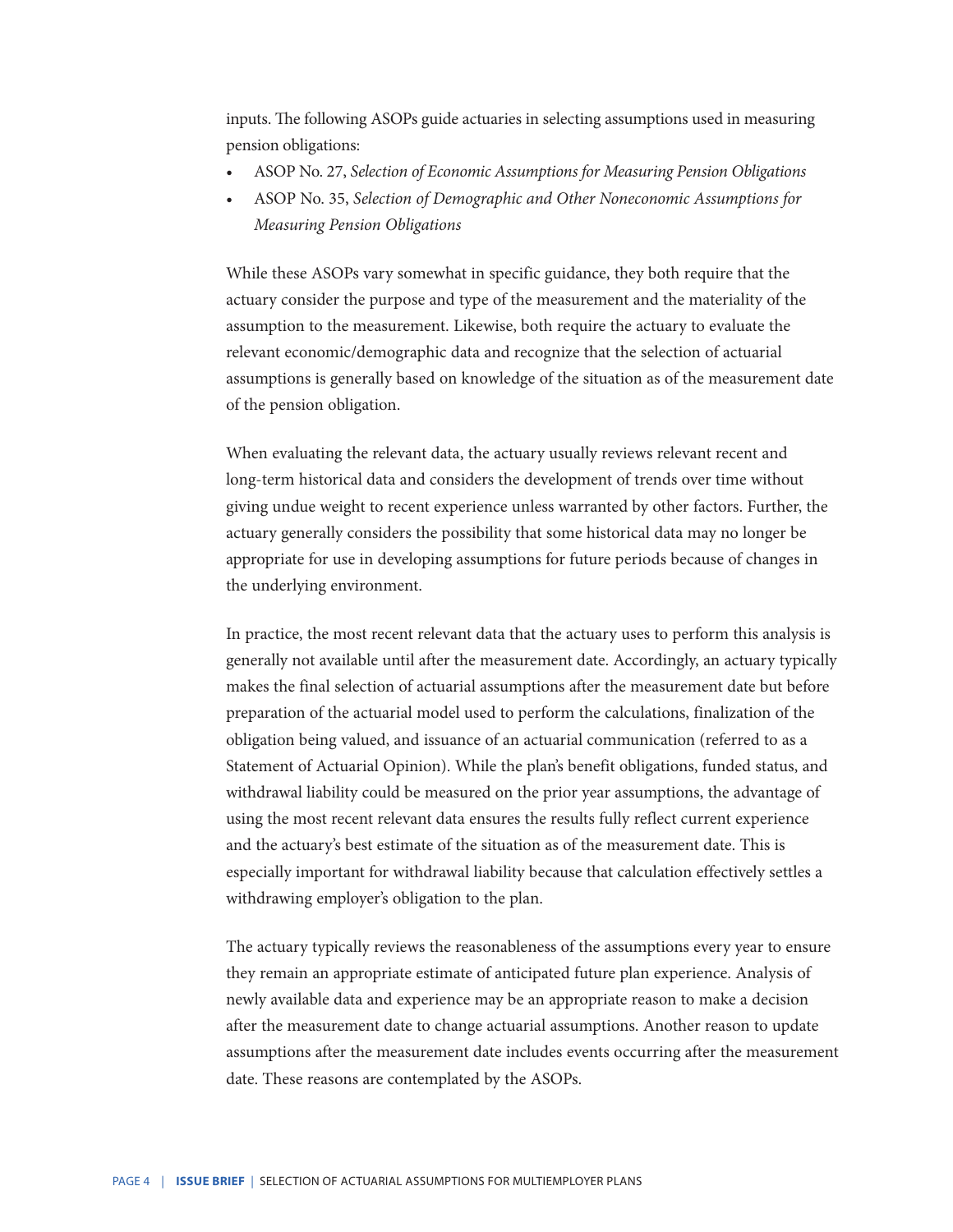### Events Occurring after the Measurement Date

A multiemployer pension plan actuary may become aware of significant real-world events that occur after the measurement date but before the actuarial communication is finalized. In such a case, the actuary may decide that it is necessary to reflect these future events in the actuarial assumptions as of the measurement date. The applicable ASOPs permit actuaries to reflect events occurring after the measurement date in the actuarial assumptions as of the measurement date, if appropriate, as described in the citations below:

#### **Section 3.5.5 of ASOP No. 27**

 *"The economic assumptions selected should reflect the actuary's knowledge as of the measurement date. However, the actuary may learn of an event occurring after the measurement date that would have changed the actuary's selection of an*  economic assumption. (For example, a collective bargaining agreement ratified after *the measurement date may lead the actuary to change the compensation increase assumption that otherwise would have been selected.) If appropriate, the actuary may reflect this change as of the measurement date."*

#### **Section 3.10.5 of ASOP No. 35**

 *"The demographic assumptions selected should reflect the actuary's knowledge as of the measurement date. However, the actuary may learn of an event occurring after the measurement date (for example, plan termination or death of the principal owner), that would have changed the actuary's selection of a demographic assumption. If appropriate, the actuary may reflect this change as of the measurement date."*

#### Change in Actuary

The sponsor of a multiemployer pension plan may decide to engage a new plan actuary to replace its existing one. In such circumstances, the new actuary will review, among other things: the plan's situation; the prior actuary's work, including an evaluation of the assumptions the prior actuary selected; and other facts and circumstances affecting the plan. Once that assessment is complete, the new actuary might, in the exercise of professional judgment and based on the available data, plan experience, reasonable future expectations, and other relevant factors, determine that changes to plan's actuarial assumptions are needed. Depending on when in the Plan Year the change takes place and the time the new actuary needs to complete a review and assessment, any assumption changes that the new actuary determines are appropriate may occur after a given measurement date.